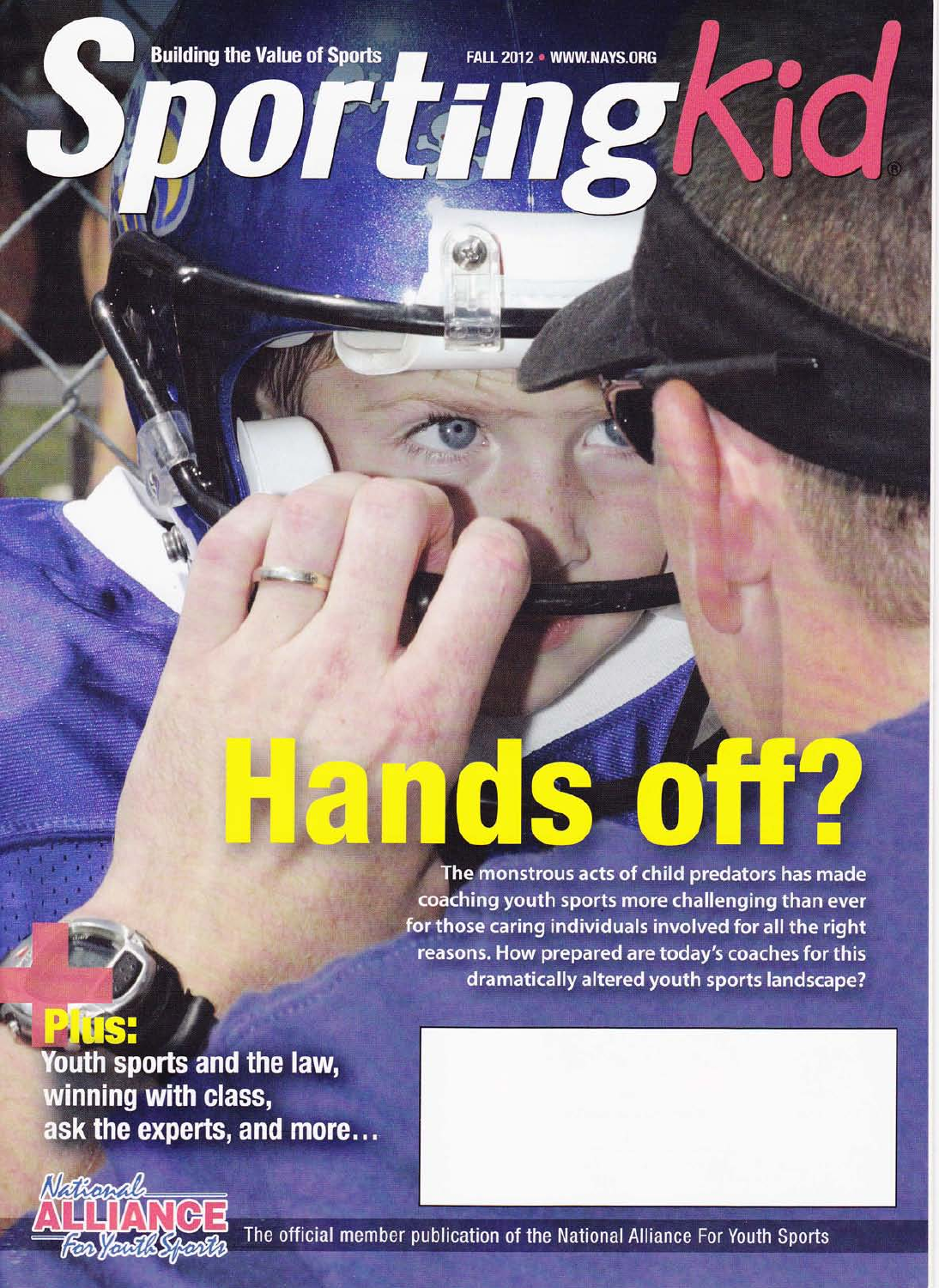## forcoaches

# Goaching Glues

Use these tips to help young athletes avoid having their seasons cut short and their experiences sabotaged by pain, discomfort and injury.

## Why is it that dedicated athletes between the early and mid teenage years give up sports? Is it the tantalizing temptation of a high school social life or simply the loss of interest due to a rigorous time-consuming sports schedule?



### Glue #1: Overtraining

The teenage years are when competitive athletics become more intense. It's the time when coaches expect more out of their athletes and the athletes expect more out of themselves. Many youngsters are on multiple teams as well as participating in personal training and private sports training, resulting in insanely high activity levels. It's essential to spot the early warning signs of overtraining to prevent injuries. Early symptoms of overtraining, such as decreased mental focus, mild body aches and fatigue, often go unnoticed.

So why is it that some young athletes develop symptoms of overtraining and others do not? It's because the problem is not so much the amount of activity as it is the teenager's individual body

These may be the cases for some promising young athletes, but not for the truly dedicated young athletes who live to play. There is no social activity more important than their chosen sport.

So why do they stop? The answer, simply put, is pain - chronic pain. It takes the fun out of sports and causes athletes to question their involvement. It is an unfortunate circumstance, especially since the factors that cause chronic pain maybe easily avoided by coaches who are armed with these "Coach's Clues" for preventing injuries:

type, growth spurts and technique flaws.

#### Glue #2: Body types

The early teenage years are when growth spurts occur and children's body types become more evident. It's important for coaches to know the three basic body types and to notice which athletes are going through growth spurts. The three basic body types are Endomorph, Mesomorph and Ectomorph.

Kids with Endomorphic body types will appear stockier with more prominent midsections, due to their